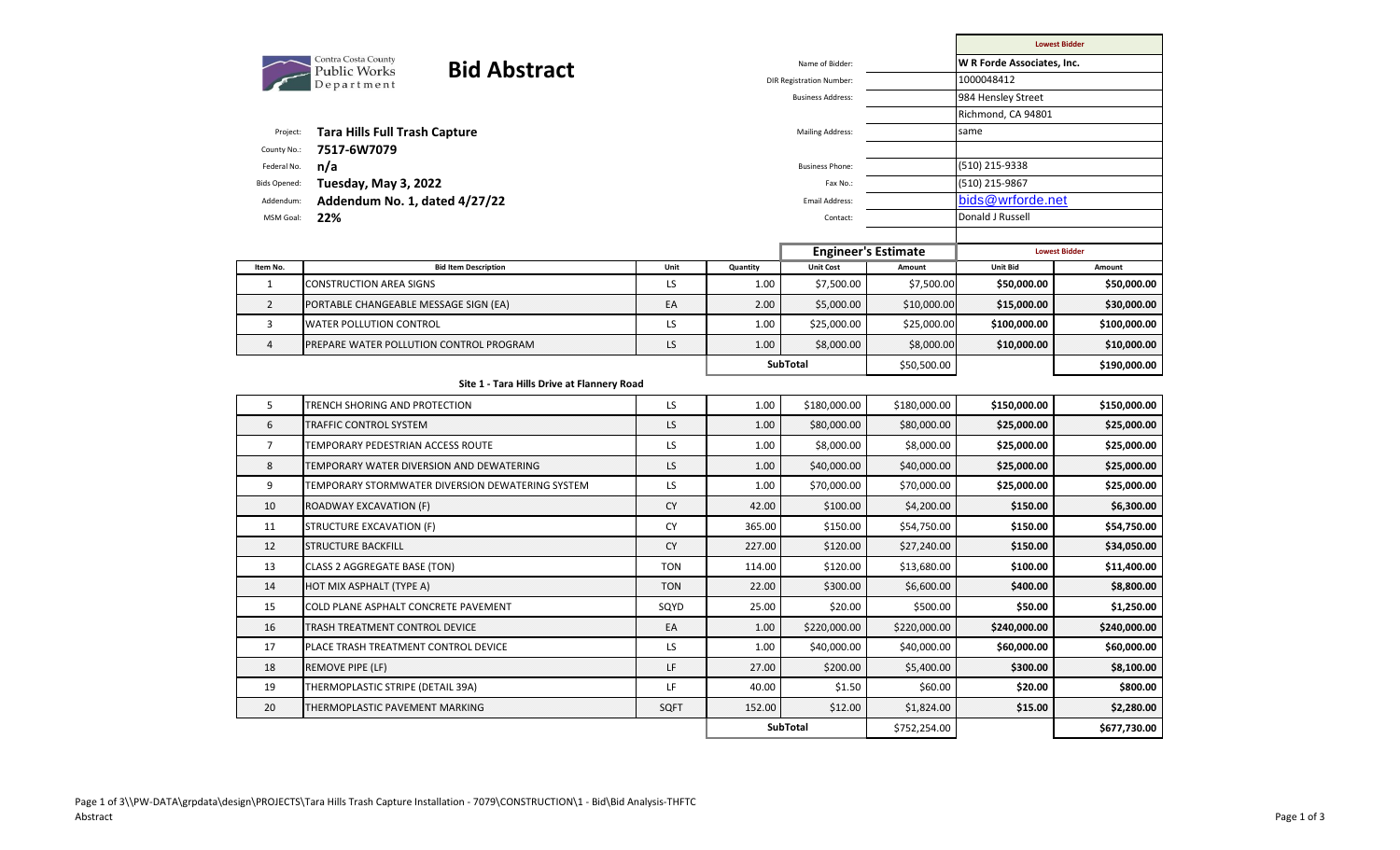|                         |                                                            |            |          |                                 |              | <b>Lowest Bidder</b>       |              |  |  |
|-------------------------|------------------------------------------------------------|------------|----------|---------------------------------|--------------|----------------------------|--------------|--|--|
|                         | Contra Costa County<br><b>Bid Abstract</b><br>Public Works |            |          | Name of Bidder:                 |              | W R Forde Associates, Inc. |              |  |  |
|                         | Department                                                 |            |          | <b>DIR Registration Number:</b> |              |                            | 1000048412   |  |  |
|                         |                                                            |            |          | <b>Business Address:</b>        |              | 984 Hensley Street         |              |  |  |
|                         |                                                            |            |          |                                 |              | Richmond, CA 94801         |              |  |  |
| Project:<br>County No.: | <b>Tara Hills Full Trash Capture</b><br>7517-6W7079        |            |          | <b>Mailing Address:</b>         |              | same                       |              |  |  |
| Federal No.             | n/a                                                        |            |          | <b>Business Phone:</b>          |              | (510) 215-9338             |              |  |  |
| <b>Bids Opened:</b>     | Tuesday, May 3, 2022                                       |            |          | Fax No.:                        |              | (510) 215-9867             |              |  |  |
| Addendum:               | Addendum No. 1, dated 4/27/22                              |            |          | Email Address:                  |              | bids@wrforde.net           |              |  |  |
| MSM Goal:               | 22%                                                        |            |          | Contact:                        |              | Donald J Russell           |              |  |  |
|                         |                                                            |            |          |                                 |              |                            |              |  |  |
|                         |                                                            |            |          | <b>Engineer's Estimate</b>      |              | <b>Lowest Bidder</b>       |              |  |  |
| Item No.                | <b>Bid Item Description</b>                                | Unit       | Quantity | <b>Unit Cost</b>                | Amount       | <b>Unit Bid</b>            | Amount       |  |  |
|                         | Site 2 - Tara Hills Drive at Magee Road                    |            |          |                                 |              |                            |              |  |  |
| 21                      | TRENCH SHORING AND PROTECTION                              | LS         | 1.00     | \$205,000.00                    | \$205,000.00 | \$150,000.00               | \$150,000.00 |  |  |
| 22                      | TRAFFIC CONTROL SYSTEM                                     | LS         | 1.00     | \$80,000.00                     | \$80,000.00  | \$40,000.00                | \$40,000.00  |  |  |
| 23                      | TEMPORARY PEDESTRIAN ACCESS ROUTE                          | LS         | 1.00     | \$8,000.00                      | \$8,000.00   | \$25,000.00                | \$25,000.00  |  |  |
| 24                      | TEMPORARY WATER DIVERSION AND DEWATERING                   | LS         | 1.00     | \$30,000.00                     | \$30,000.00  | \$25,000.00                | \$25,000.00  |  |  |
| 25                      | TEMPORARY STORMWATER DIVERSION DEWATERING SYSTEM           | LS         | 1.00     | \$70,000.00                     | \$70,000.00  | \$25,000.00                | \$25,000.00  |  |  |
| 26                      | ROADWAY EXCAVATION (F)                                     | <b>CY</b>  | 30.00    | \$100.00                        | \$3,000.00   | \$250.00                   | \$7,500.00   |  |  |
| 27                      | <b>STRUCTURE EXCAVATION (F)</b>                            | <b>CY</b>  | 245.00   | \$150.00                        | \$36,750.00  | \$200.00                   | \$49,000.00  |  |  |
| 28                      | <b>STRUCTURE BACKFILL</b>                                  | <b>CY</b>  | 201.00   | \$120.00                        | \$24,120.00  | \$200.00                   | \$40,200.00  |  |  |
| 29                      | CLASS 2 AGGREGATE BASE (TON)                               | <b>TON</b> | 53.00    | \$120.00                        | \$6,360.00   | \$150.00                   | \$7,950.00   |  |  |
| 30                      | HOT MIX ASPHALT (TYPE A)                                   | <b>TON</b> | 13.00    | \$300.00                        | \$3,900.00   | \$400.00                   | \$5,200.00   |  |  |
| 31                      | COLD PLANE ASPHALT CONCRETE PAVEMENT                       | SQYD       | 14.00    | \$20.00                         | \$280.00     | \$50.00                    | \$700.00     |  |  |
| 32                      | TRASH TREATMENT CONTROL DEVICE                             | EA         | 1.00     | \$110,000.00                    | \$110,000.00 | \$200,000.00               | \$200,000.00 |  |  |
| 33                      | PLACE TRASH TREATMENT CONTROL DEVICE                       | EA         | 1.00     | \$36,000.00                     | \$36,000.00  | \$60,000.00                | \$60,000.00  |  |  |
| 34                      | MINOR CONCRETE (TYPE G INLET ON TYP II MANHOLE BASE)       | EA         | 1.00     | \$13,500.00                     | \$13,500.00  | \$4,000.00                 | \$4,000.00   |  |  |
| 35                      | 3" SIDEWALK CROSS DRAIN                                    | EA         | 2.00     | \$200.00                        | \$400.00     | \$1,500.00                 | \$3,000.00   |  |  |
| 36                      | REMOVE PIPE (LF)                                           | LF         | 18.00    | \$200.00                        | \$3,600.00   | \$500.00                   | \$9,000.00   |  |  |
| 37                      | MINOR CONCRETE (CURB AND GUTTER)                           | LF         | 22.00    | \$60.00                         | \$1,320.00   | \$100.00                   | \$2,200.00   |  |  |
| 38                      | <b>MINOR CONCRETE (SIDEWALK)</b>                           | SQFT       | 80.00    | \$50.00                         | \$4,000.00   | \$15.00                    | \$1,200.00   |  |  |
| 39                      | THERMOPLASTIC STRIPE (DETAIL 2)                            | LF         | 40.00    | \$1.50                          | \$60.00      | \$40.00                    | \$1,600.00   |  |  |
|                         |                                                            |            |          | SubTotal                        | \$636,290.00 |                            | \$656,550.00 |  |  |
|                         | <b>Site 3 - Shamrock Drive</b>                             |            |          |                                 |              |                            |              |  |  |
| 40                      | TRENCH SHORING AND PROTECTION                              | LS         | 1.00     | \$188,000.00                    | \$188,000.00 | \$150,000.00               | \$150,000.00 |  |  |
| 41                      | TRAFFIC CONTROL SYSTEM                                     | LS         | 1.00     | \$75,000.00                     | \$75,000.00  | \$40,000.00                | \$40,000.00  |  |  |
| 42                      | TEMPORARY PEDESTRIAN ACCESS ROUTE                          | LS         | 1.00     | \$8,000.00                      | \$8,000.00   | \$25,000.00                | \$25,000.00  |  |  |

43 TEMPORARY WATER DIVERSION AND DEWATERING LS 1.00 \$30,000.00 \$30,000.00 **\$25,000.00 \$25,000.00**

Page 2 of 3\\PW-DATA\grpdata\design\PROJECTS\Tara Hills Trash Capture Installation - 7079\CONSTRUCTION\1 - Bid\Bid Analysis-THFTC